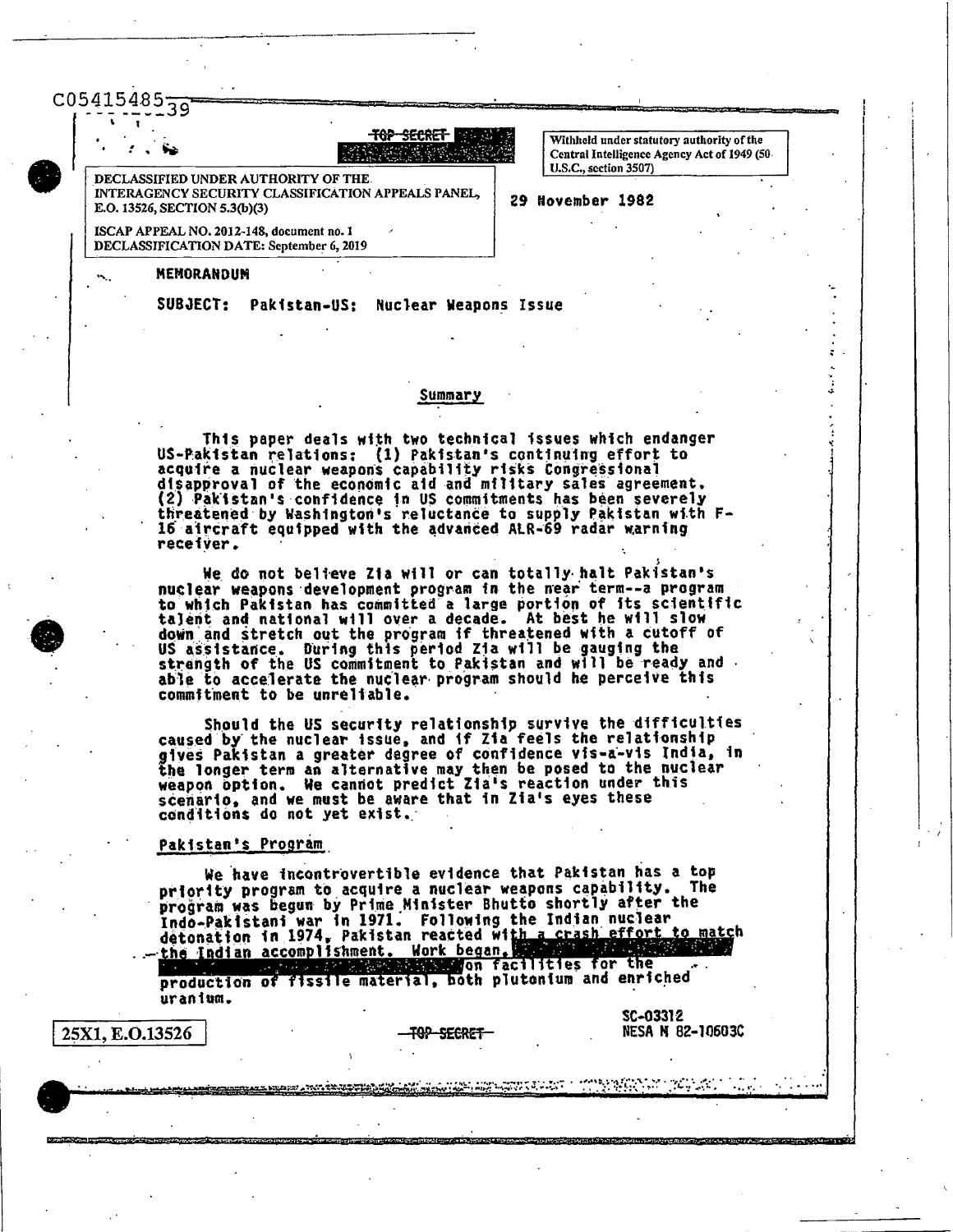C05415485-39



Withheld under statutory authority of the Central Intelligence Agency Act of 1949 (50 U.S.C., section 3507)

- Pakistan now has the capability to produce weaponsgrade plutonium by transporting spent fuel from its<br>power reactor near Karachi and reprocessing it <u>동료 노립 나뉨</u>
- If reprocessing begins sufficient plutonium for a nuclear explosive could be available by early 1984.

25X1, E.O.13526

- As an alternative, or in addition, to the reprocessing route, Pakistan will soon be able to produce weapons-grade uranium at a centrifuge. enrichment plant near Islamabad. a a se 不足 数据 大師  $\mathcal{A}$ ura Tu lit could produce enough material for a nuclear explosive within two years.

A small arsenal of a few nuclear weapons could be available to the Pakistanis in two to three years. These could be delivered by aircraft already in<br>Pakistan's inventory. Missile development is underway.

## Legal Implications

Under current legislation, US political leaders can invoke a total embargo on assistance programs anytime the pace of the Pakistani nuclear program seems to warrant such a step. The Administration is required to inform Congress of any significant<br>developments in Pakistan's nuclear program. A decision by either,<br>the Administration or Congress to terminate aid to Pakistan would, we believe, only reinforce Islamabad's determination to achieve a nuclear weapons capability.

> -- The Nuclear Non-Proliferation Act of 1978 prohibits<br>nuclear exports to any nonnuclear weapons state that<br>has not placed all its nuclear activities under IAEA safeguards. Islamabad's longstanding refusal to accept safeguards on all its existing nuclear facilities required ipso facto the total and<br>immediate ban on US nuclear transfers to Pakistan.

> -- The Glenn Amendment to the Foreign Assistance Act requires the termination of economic and military assistance to any nonnuclear weapons state that acquires reprocessing technology or detonates a nuclear device. By acquiring reprocessing technology, Pakistan already stands in violation of this Amendment. Because its reprocessing program is

> > ျား သည် အသက္ကန္း ျပည္တြင္းမင္ရမည္နယ္အေနရာမည္ဆိုင္ေရးမွာ သံုးသည္ မေက်ာ္ေက်ာင္းေတြ ေနတာ ေရွ႕ သံုး ကုန္ အသက္ ဒီေရ<br>အသက္ကေတာ့ အတြက္ အေမရိကန္ အသက္ကို အမွတ္အတြက္ အေမရိကန္ အေမရိကန္ အသက္ကေတာ့ အသက္ကို အသက္ကေတာ့ အေမရိကန္ အေမရိကန္ အထ

Service Control

 $\mathbf{z}$ -TOP SECRET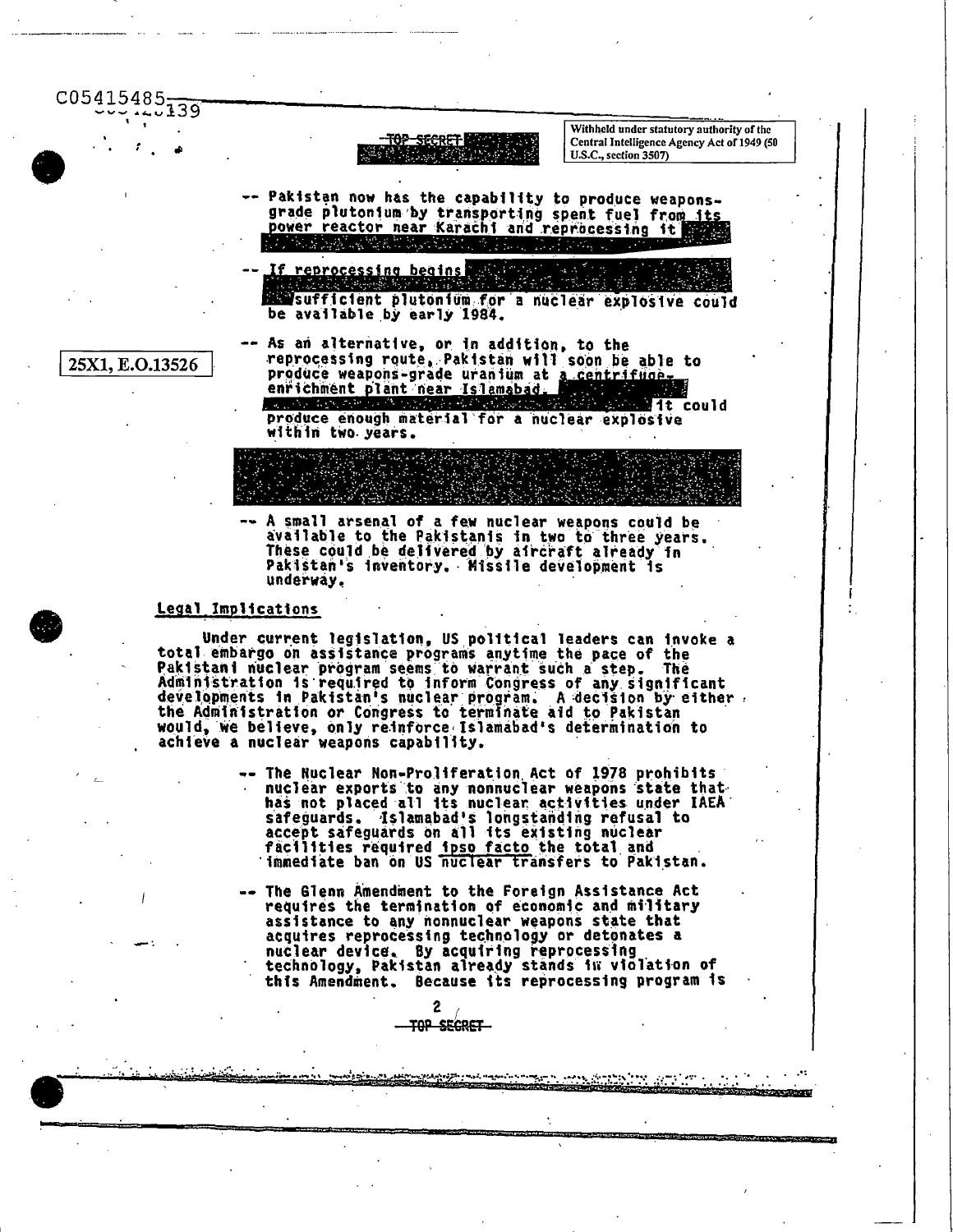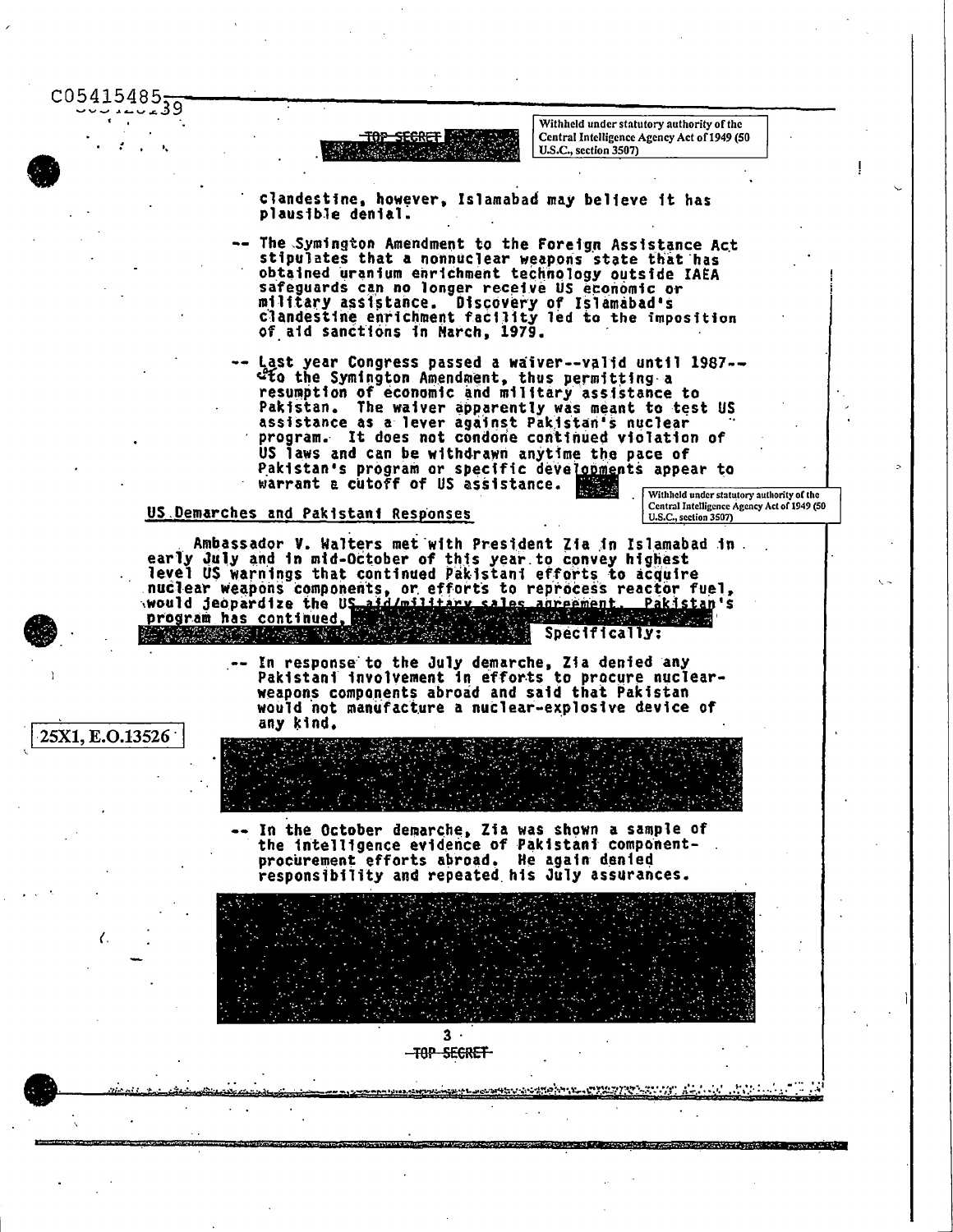C05415485 39



Withheld under statutory authority of the Central Intelligence Agency Act of 1949 (50 U.S.C., section 3507)

- We are convinced that Zia is personally knowledgeable<br>about the program. There is virtually no possibility<br>that the parts-procurement effort could have been<br>kept from Zia, especially in view of his claim to<br>have conducted We believe Pakistan's entire nuclear demarche. program is tightly controlled by President Zia and<br>that no major activity or decision could be made without his authorization.
- -- According to a recent report from a reliable source, Zia has delayed the start-up of reprocessing, planned<br>for December or January, until May 1983. According<br>to the reliable source, the delay is motivated by his desire to avoid difficulty during his US trip.
- We are aware of no other limitation or cessations in the Pakistani nuclear-weapons effort that can be associated with the Walters demarches.

### Pakistan's Objectives

Since 1974, when India detonated its "Peaceful Nuclear<br>Explosion," Pakistan has regarded the pursuit of its nuclear<br>weapons option as/critical to its long-term survival. We doubt<br>that any feasible US action can deflect Isl Pakistan William Reserve course. RATAN SOA SERIA DA BANA A and, we believe, could move quickly to a credible nuclear weapons<br>capability after a test, if not before.

25X1, E.O.13526

- -- Zia values Pakistan's' relationship with the US as a counter to Soviet pressures from Afghanistan and a way of acquiring modern weapons, but he and the senior generals<br>doubt the durability of US commitments. Islamabed is<br>convinced the US will not provide protection against India, which Pakistan continues to regard as its primary foe.
- -- Pakistan regards China as its most reliable ally and the<br>state most likely to act if India moved militarily against Pakistan. Islamabad realizes, however, that Chinese military support for Pakistan would be constrained by India's treaty with the Soviets and the immense logistical difficulties in aiding Pakistan across the Karakoram Mountains.
- -- Pakistan seeks nuclear weapons as a practical and affordable deterrent against India's conventional military superiority, enabling it to threaten unacceptable damage<br>in the event of war and to fend off what it sees as India's desire to gain a veto over Islamabad's foreign policy.

<del>TOP SECRET</del>

<u>men aan namma</u>nti raabatu waxa am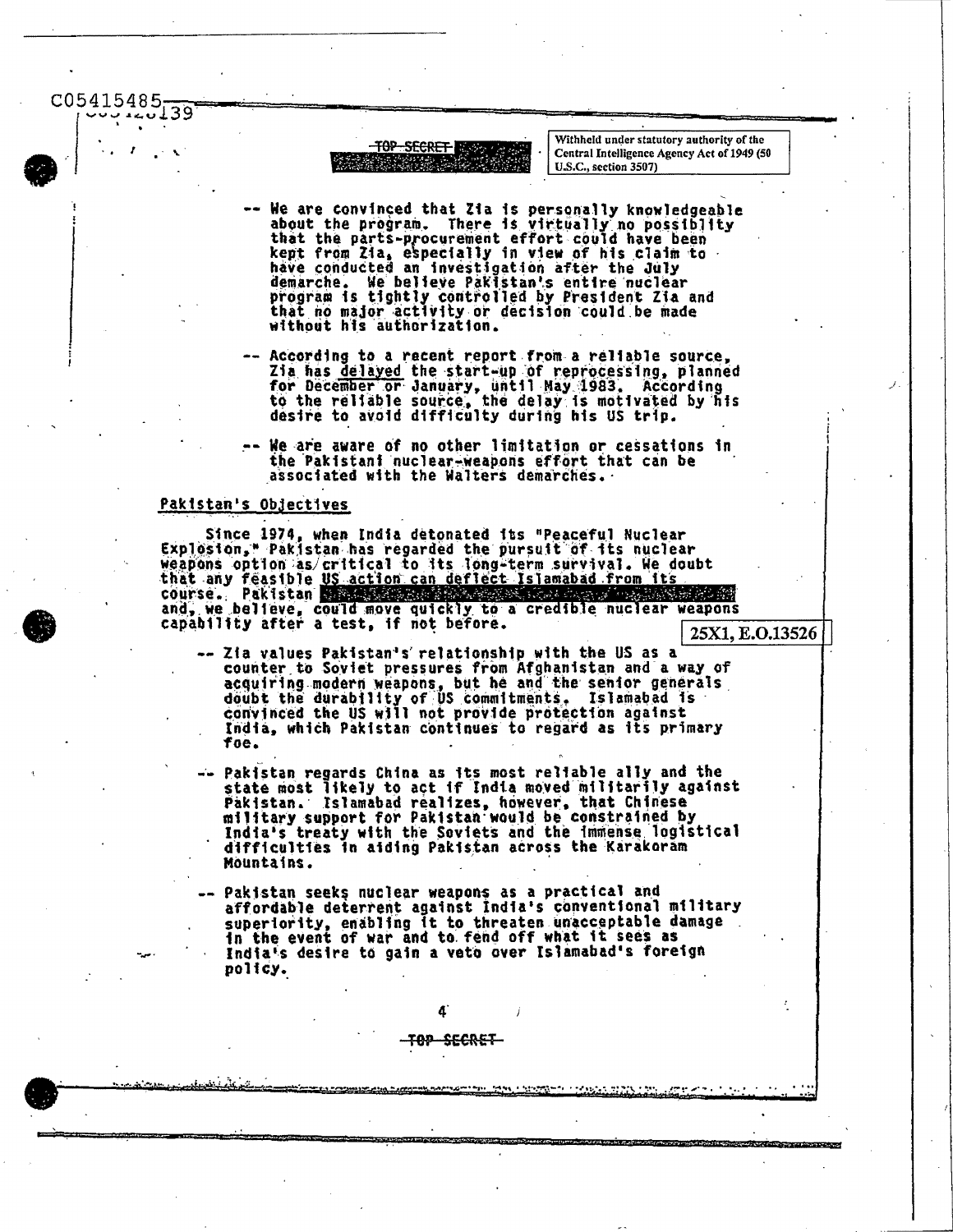$C05415485_{39}$ 

TOP SECRET NAME  $\mathbb{Z} \subset \mathbb{R}^n$ 

Withheld under statutory authority of the Central Intelligence Agency Act of 1949 (50 U.S.C., section 3507)

- The effort to acquire a nuclear weapons capability is supported by an underlying national consensus in<br>Pakistan. A decision to halt the program would in any<br>case be politically risky, and we believe Zia might be<br>removed if he were seen to be caving in to US pressure.
- Although Islamabad's primary objective is to gain what it sees as an ultimate security guarantee, possession of a<br>weapon would tend to confirm the value of Pakistan as an aid recipient in the view of Persian Gulf states and Saudi Arabia. We do not, however, accept the notion of an "Islamic bomb" in the sense of a Pakistan willing in the forseeable future to provide nuclear weapons to other<br>Muslim states. In our view, Pakistan would also be highly unlikely to share its limited stock of fissile material.

Even when Pakistan has sufficient fissile material,<br>President Zia probably will hold off testing a device as long as he belleves the relationship with the US serves Pakistan's<br>interests. In mid-1981, Zia told James Buckley, then Under<br>Secretary of State for Security Assistance, Science and Technology, that Pakistan will not "embarrass" the US.

#### An Alternate View of Zia's Motivations

From Zia's viewpoint, the situation may look as follows:

- -- First and foremost, until proven otherwise, Pakistan's only means to securely maintain its existence is by developing its own nuclear deterrent. This judgment will remain valid unless an overwhelming body of experience<br>should unexpectedly prove otherwise. Indeed, it would be<br>politically impossible for 21a to do differently.
- The new US security relationship is unproven. Nothing has<br>yet been delivered, there are unresolved problems over<br>technology transfer, and the history of Pakistani-US<br>security cooperation does not produce grounds for optimism. Recent developments are essentially encouraging, however, and may merit being put to the test<br>without sacrificing continued development of the nuclear option.
- On enrichment, Zia probably views Congress' waiver until 1987 of the Symington amendment as an official US act which in effect gives him time to weigh the quality and consistency of the emerging US security relationship.<br>the meantime, he continues to develop an enrichment<br>capability without serious fear of US reprisals on this 1n aspect of the program. Zia probably calculates that<br>nuances of the Symington amendment which would dictate the need for US retallatory action prior to 1987 can be<br>"handled" by the US administration, if it is serious about a profound and long term security relationship.

rando de contratar a Nova e esta

я. <del>TOP SECRET</del>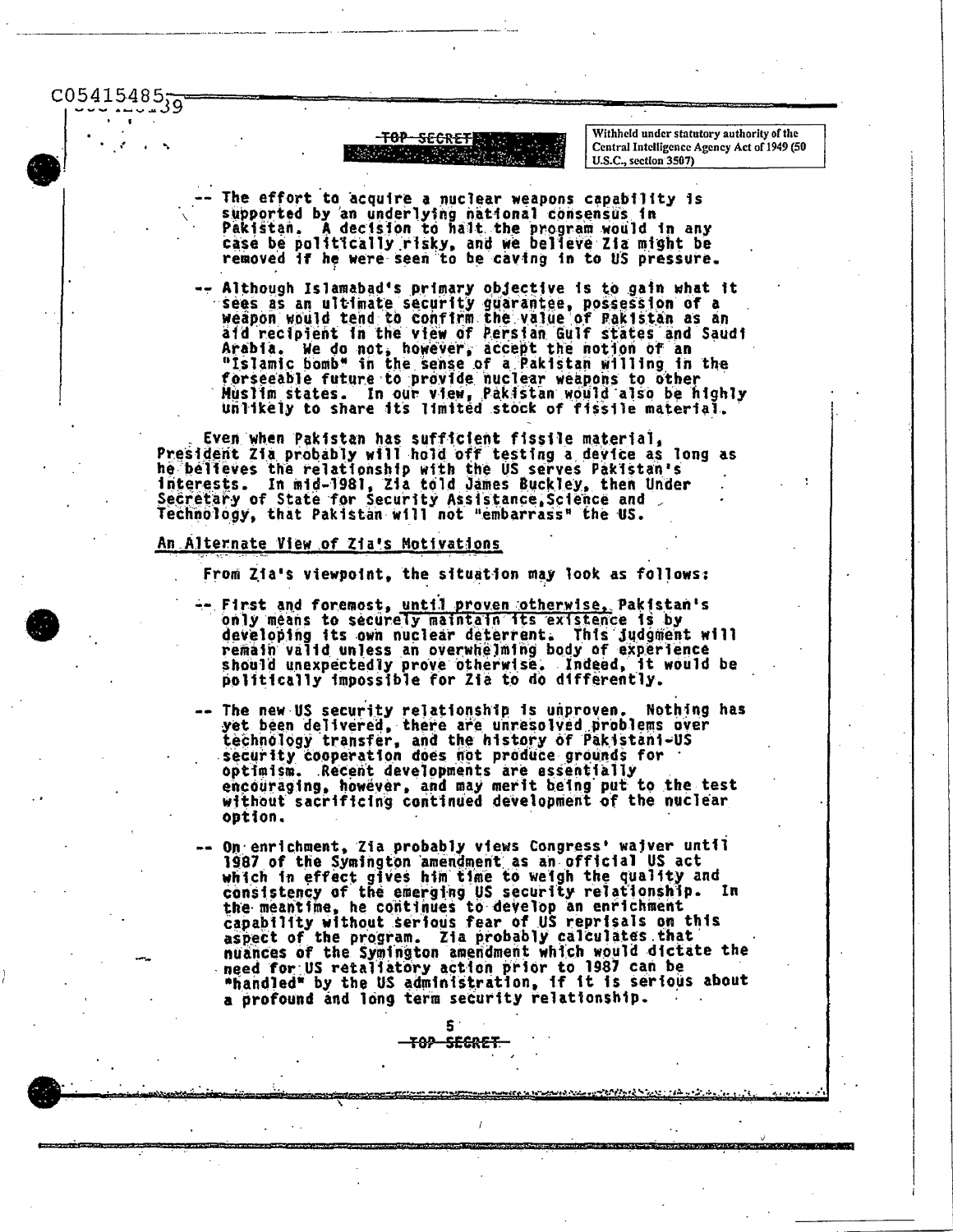C05415485- $222222239$ 

> <del>secret</del> l <del>ቸ0ዖ</del>

Withheld under statutory authority of the Central Intelligence Agency Act of 1949 (50 U.S.C., section 3507)

25X1, E.O.13526

**Common School and Common School Common School Common School Common School** 

anterior navigative col

- Regarding reprocessing, Zia recognizes the existence of<br>ongoing problems under the Glenn amendment, even if only<br>from representations made to him by US representatives. He will attempt to accommodate to these problems by a variety of means which, again if the US is serious about<br>the relationship, it will accept.
	- He will consistently give us for our use a "diplomatic lie" that Pakistan is not proceeding in its nuclear program.
	- He will delay reprocessing during especially critical periods.  $\mathcal{L} = \{ \mathcal{L} \in \mathcal{L} \mid \mathcal{L} \in \mathcal{L} \}$ 
		- He will not explode, nor probably finally assemble the respective components of, a nuclear device.
	- He may decide to conform to IAEA (but not US). regulations by declaring an intention to reprocess regulations by declaring an intention to reprocess<br>only 1 kilogram of plutonium at first. He may<br>stretch this fig-leaf (even under IAEA rules) by<br>declaring his intention to reprocess 1 KG at other<br>times as well. The diffic Again, if the administration is serious, it point. will have been given a way out of aborting the relationship by Pakistan's ostensible conformance to

Should the US security relationship survive the above<br>scenarios, then and only then will Zia's intention to develop a<br>weapon be a subject open to question. For the first time, in his<br>eyes, a serious alternative may then ha degree of confidence vis-a-vis India. He may reckon that a need to choose between the weapon and the US commitment can even be<br>avoided. But, if forced by events, it is unanswerable at this<br>juncture if, even then, Zia would opt for a continuing US<br>reaction under the weapon. Me frankly c reaction under these conditions, but we must be aware that in Zia's eyes they have not yet occurred.

The odds against the security relationship surviving in the<br>face of Zia's "conditions" are, of course, heavy. Not ony are U.<br>laws by themselves an issue - but also probably the course. Not ony are US intentions to force the issue.

<del>-top-secret-</del>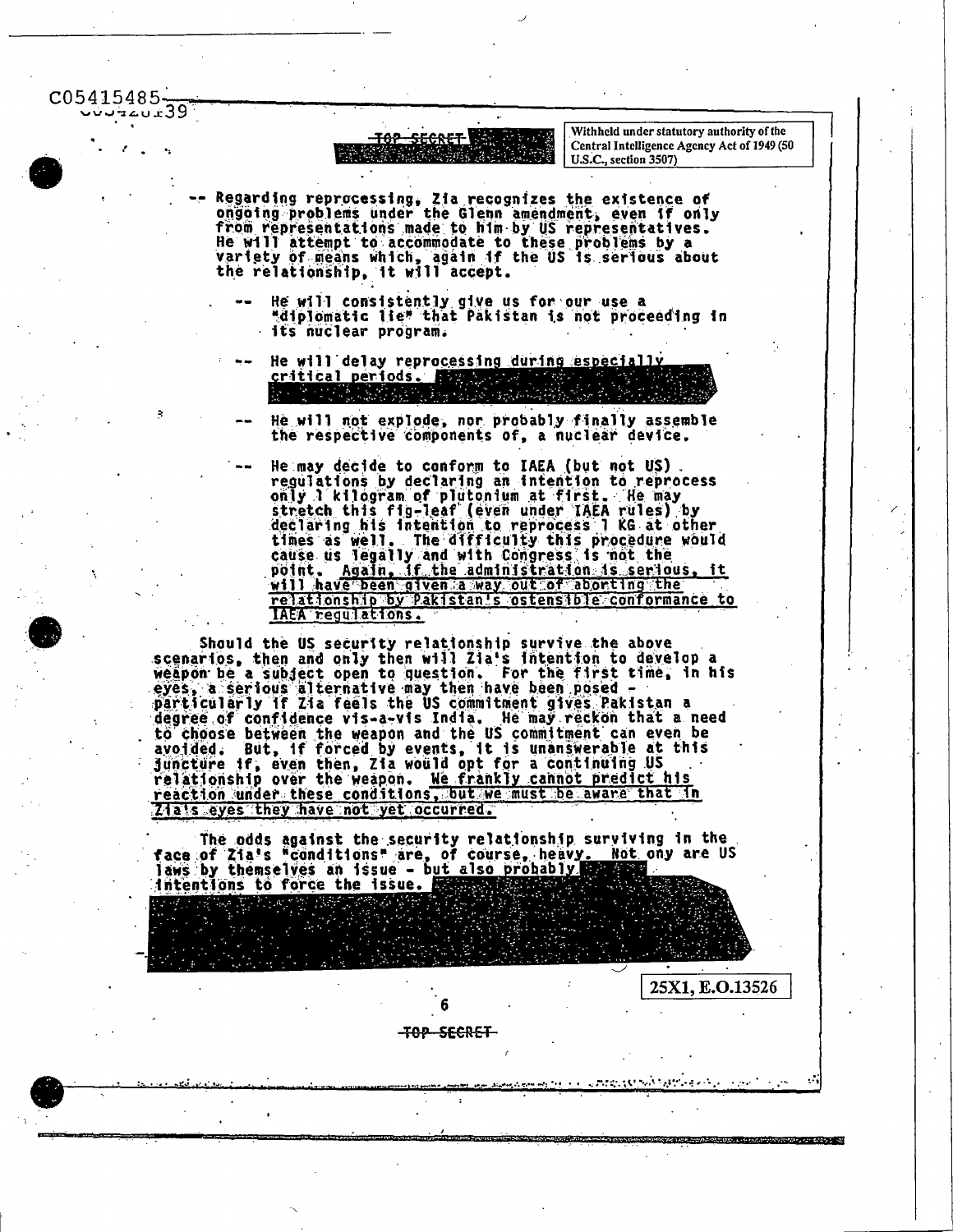$C054154859$ 



Withheld under statutory authority of the Central Intelligence Agency Act of 1949 (50 U.S.C., section 3507)

# Technology Transfer Issue

Zia sees US willingness to supply Pakistan's F-16s with the ALR-69 as a manifestation of US reliability as an ally. The<br>Pakistanis were told on Sunday, 28 November, that they will be<br>supplied with a modified ALR-69 radar warning receiver. The<br>decision to supply the ALR-69 with thre Pakistan permits Islamabad a face-saving way out of its demand that the first six F-16s be equipped with the device. The fact<br>that the programming for Pakistan will take 18 months, however,<br>to develop gives the US sufficient time to determine if the<br>nuclear issue will severely damage

- -- We believe the Pakistanis probably will safeguard US weapons technology as long as the security relationship with the United States remains of major importance to Pakistan. If US-Pakistani relations sour, however, there is a significant risk that Pakistan will share US weapons technologies with China.
- -- In the past, Pakistan has given China access to modern arms acquired from France and probably has shown Chinese technicians the US Sidewinder air-to-air missile. Pakistan and China have joint weapons development agreements based on arms technologies acquired by Islamabad.

## Conclusion

Zia is walking a fine line, balancing off what is acceptable to the US and what he feels is needed for Zia and Pakistan, both politically (near term) and strategically (long term). At the moment, this means proceeding with nuclear development while<br>offering plausible denials for this activity. The policy handles in this situation are largely limited to demonstrating to Zia over time that the US security relationship is a viable one. Even should we succeed in this, there is no assurance that Zia would opt for a continuing US relationship over the nuclear weapons program.

7

S<del>ECRET</del>

∓ፀ₽-